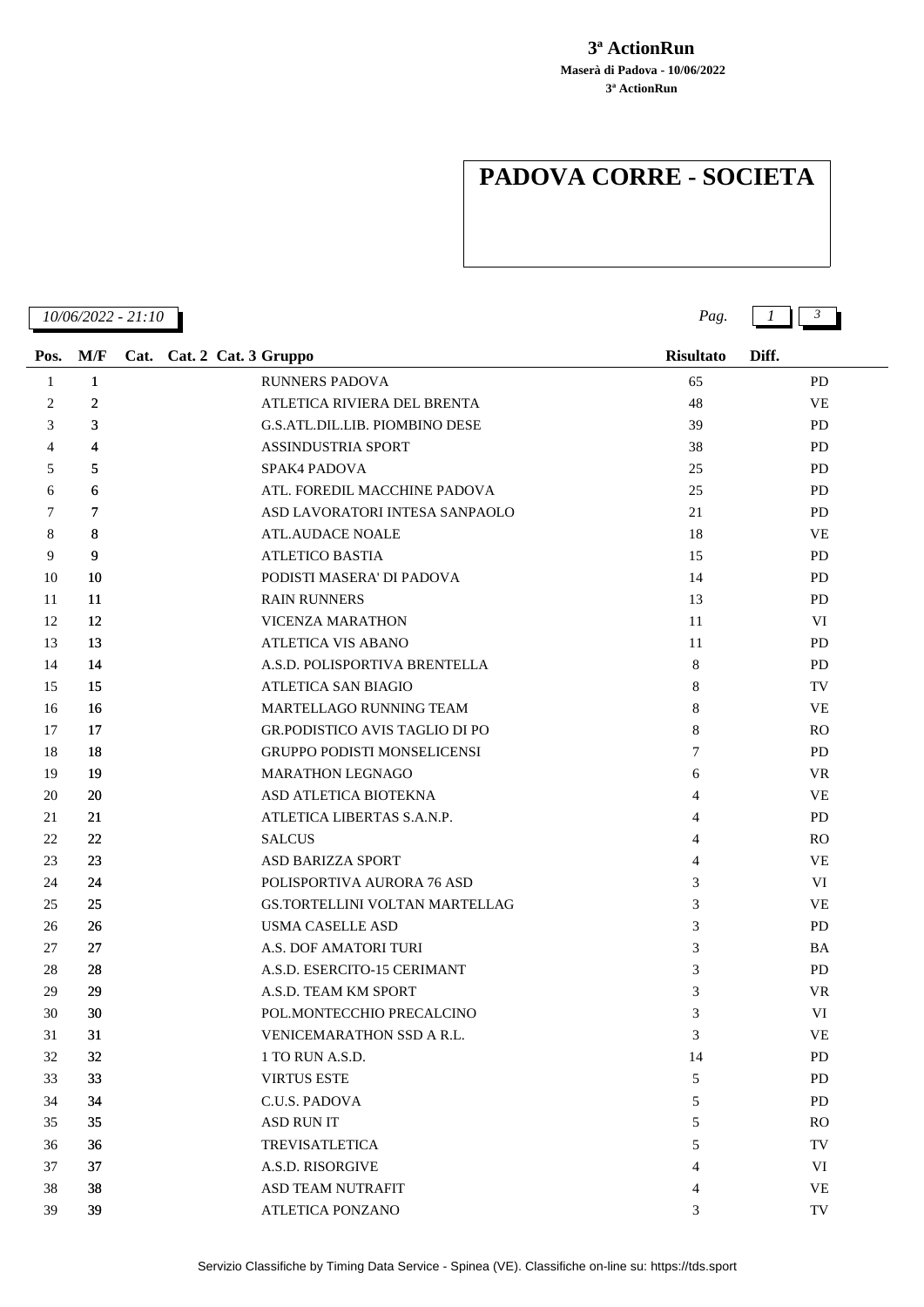| Pos. | M/F | Cat. Cat. 2 Cat. 3 Gruppo |                                      | <b>Risultato</b> | Diff.     |
|------|-----|---------------------------|--------------------------------------|------------------|-----------|
| 40   | 40  |                           | G.S. GABBI ASD                       | 3                | <b>BO</b> |
| 41   | 41  |                           | ATLETICA GALLIERA VENETA             | 3                | <b>PD</b> |
| 42   | 42  |                           | <b>ALMOSTHERE ASD</b>                | 2                | МI        |
| 43   | 43  |                           | ATLETICA CORRIFERRARA                | 2                | FE        |
| 44   | 44  |                           | <b>RUNNING TEAM MESTRE</b>           | 2                | <b>VE</b> |
| 45   | 45  |                           | RUN SPINEA RUN A.S.D.                | $\overline{c}$   | <b>VE</b> |
| 46   | 46  |                           | <b>GA ARISTIDE COIN VENEZIA 1949</b> | $\overline{c}$   | <b>VE</b> |
| 47   | 47  |                           | VITTORIO ATLETICA                    | 2                | TV        |
| 48   | 48  |                           | RUN ATHLETIC TEAM A.S.D.             | 2                | <b>TO</b> |
| 49   | 49  |                           | <b>ATL.VICENTINA</b>                 | 2                | VI        |
| 50   | 50  |                           | U.S.ATL.QUINTO-MASTELLA              | 2                | TV        |
| 51   | 51  |                           | <b>RUNNERS TEAM ZANE'</b>            | $\overline{c}$   | VI        |
| 52   | 52  |                           | RUNNING CLUB VENEZIA A.S.D.          | $\overline{2}$   | <b>VE</b> |
| 53   | 53  |                           | ATL. TRICHIANA                       | 2                | BL        |
| 54   | 54  |                           | <b>G.S.ALPINI VICENZA</b>            | 2                | VI        |
| 55   | 55  |                           | <b>G.P. I CAGNON</b>                 | 2                | <b>BO</b> |
| 56   | 56  |                           | ATLETICA STIORE TREVISO              | 2                | TV        |
| 57   | 57  |                           | #FAISENZADIRE ASD                    | 2                | <b>PD</b> |
| 58   | 58  |                           | <b>GRUPPO ATLETICA VEDELAGO</b>      | $\overline{4}$   | TV        |
| 59   | 59  |                           | A.S.D. PODISTICA TORINO              | 3                | TO        |
| 60   | 60  |                           | A.S.D. HROBERT RUNNING TEAM          | 3                | TV        |
| 61   | 61  |                           | <b>G.S. FIAMME ORO PADOVA</b>        | 2                | <b>PD</b> |
| 62   | 62  |                           | <b>RUN RAN RUN ASD</b>               | 2                | PD        |
| 63   | 63  |                           | PODISTI ADRIA                        | 2                | <b>RO</b> |
| 64   | 64  |                           | ATL.MONTEBELLUNA                     | 2                | TV        |
| 65   | 65  |                           | GIRO DELLE MURA CITTA FELTRE         | 2                | BL        |
| 66   | 66  |                           | MARATONETI ERACLEA                   | 2                | <b>VE</b> |
| 67   | 67  |                           | <b>SPOTORNI RUN</b>                  | $\overline{c}$   | VE        |
| 68   | 68  |                           | <b>ATLETICA SALUZZO</b>              | $\mathbf{1}$     | CN        |
| 69   | 69  |                           | VICENZA RUNNERS                      | 1                | VI        |
| 70   | 70  |                           | ATL BRUGNERA PN FRIULINTAGLI         | 1                | PN        |
| 71   | 71  |                           | DISCOBOLO ATLETICA ROVIGO ASD        | 1                | <b>RO</b> |
| 72   | 72  |                           | C.U.S. PARMA                         | 1                | <b>PR</b> |
| 73   | 73  |                           | A.S.D. TEAM TREVISO                  | 1                | TV        |
| 74   | 74  |                           | <b>G.S.IL FIORINO</b>                | 1                | FI        |
| 75   | 75  |                           | <b>ATL LIB MIRANO</b>                | 1                | <b>VE</b> |
| 76   | 76  |                           | RIDE YOUR DREAMS TREVISO             | 1                | TV        |
| 77   | 77  |                           | ATLETICA MOGLIANO                    | $\mathbf{1}$     | TV        |
| 78   | 78  |                           | ATL. LEONE SAN MARCO PORDENONE       | 1                | PN        |
| 79   | 79  |                           | <b>G.S.D. MOMBOCAR</b>               | 1                | <b>VR</b> |
| 80   | 80  |                           | A.S.D. VEGAN POWER TEAM              | 1                | RM        |
| 81   | 81  |                           | A.A.A.MALO                           | 1                | VI        |
| 82   | 82  |                           | <b>GIANCARLO BIASIN ILLASI ASD</b>   | 1                | VR        |
| 83   | 83  |                           | ASD PODISTICA SAN SALVO              | $\mathbf{1}$     | <b>CH</b> |
| 84   | 84  |                           | ASD MARATHON CAVALLI MARINI          | 1                | <b>VE</b> |
| 85   | 85  |                           | <b>G.P. ARCI GOODWIN</b>             | 1                | MN        |
| 86   | 86  |                           | <b>A.S.ATHLON BASTIA</b>             | 1                | PG        |
| 87   | 87  |                           | <b>MARATONELLA ASD</b>               | 1                | <b>VE</b> |
| 88   | 88  |                           | ATLETICA DOLOMITI FRIULANE           | 1                | <b>PN</b> |
| 89   | 89  |                           | A.S.D. JESOLO TRIATHLON              | $\mathbf{1}$     | VE        |
| 90   | 90  |                           | <b>MARCIATORI CASTELLANI</b>         | 1                | TV        |
| 91   | 91  |                           | ASD SCARPE BIANCHE                   | 1                | TV        |
|      |     |                           |                                      |                  |           |